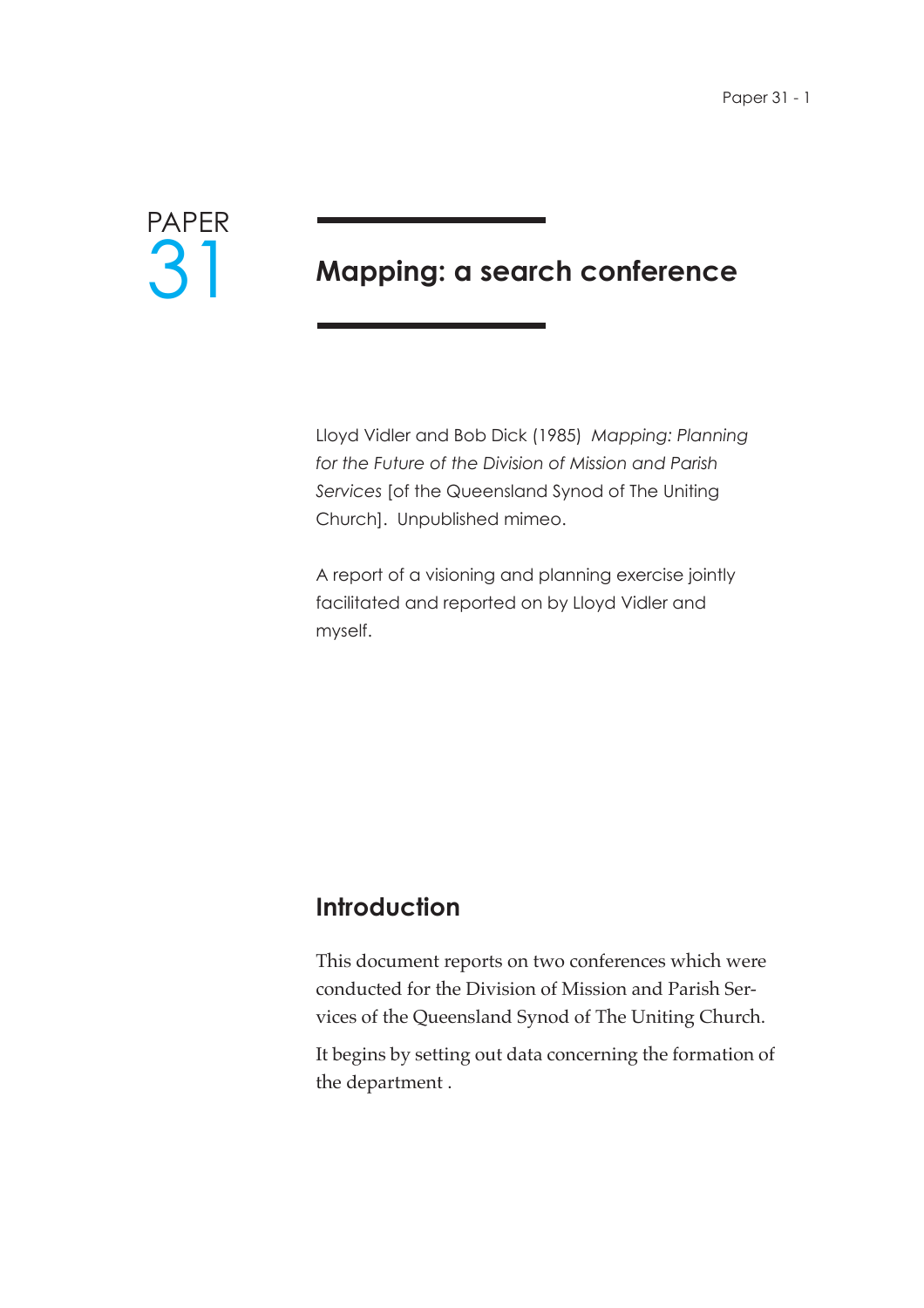# **Formation of the Department of Mission and Parish Services**

As a result of the work of the Task Force on Management, a report relating to the management of Synod Departments of the Queensland Synod of The Uniting Church was adopted at the Synod of 1983.

The Synod agreed to the establishment of 4 Departments, one of which was to be The Department of Mission & Parish Services .

An Interim Commission was appointed. It prepared the Mandate & Objectives for the Department.

### **Mandate for the Department**

The Mandate for the Department of Mission and Parish Services arises out of the needs of the life and mission of the Uniting Church and the responsibilities of the Synod, as set out in the Basis of Union, Constitution and Regulations and the decisions of the Synod from time to time.

Basis of Union (Para. 15d) declares that the Synod "has responsibility for the general oversight, direction and administration of the Church's worship, witness and service in the region allotted to it, with such powers and authorities as may from time to time be determined by the Assembly." (See also Interim Constitution Para. 32 and Assembly Regulations 3.5.11 and 12.)

Regulations 3.5.42-46 give authority to the Synod to "establish such bodies as it sees fit to carry out such duties and responsibilities as the Synod may determine" and establishes the provisions for such bodies.

The Management Structure adopted by the 1983 Synod establishes several "bodies" called Departments and declares that "the Department shall be responsible for, and give oversight to, such functions, activities and agencies as shall be determined from time to time by the Synod, provided always that in matters of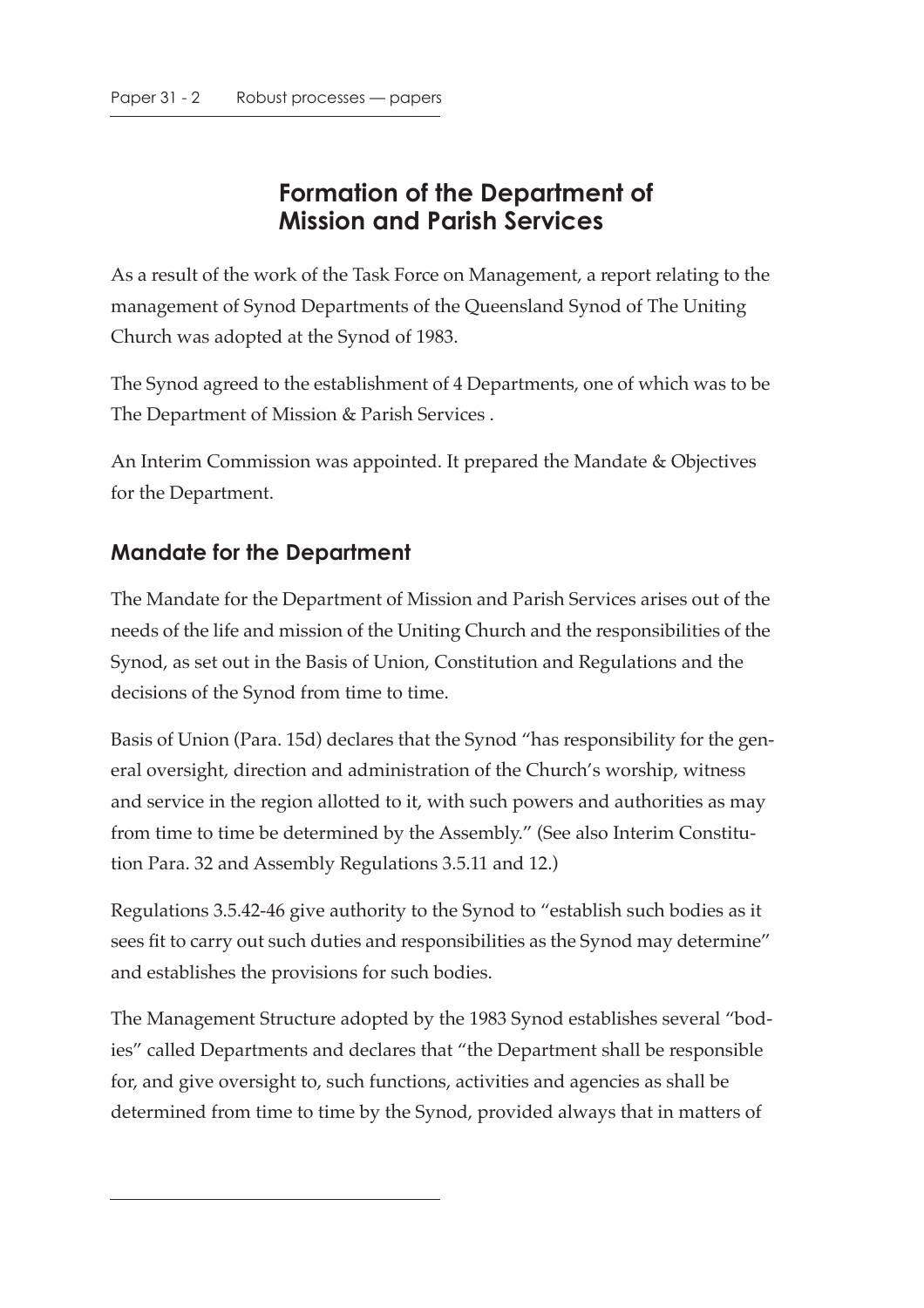common interest to more than one department, there shall be co-operation between departments. The Departments shall be organised on the basis of such Boards/Committees/Divisions as shall be determined by the Council of the Synod on the recommendation of the respective Directors and their Commissions having due regard to statutory and constitutional requirements.

Each Department will be under oversight of a Commission.

The Department of Mission and Parish Services is responsible for "maintaining (in association with Presbyteries) services to promote the growth and life of the Church as a whole, and particularly in congregations and parishes, including world and local mission.

## **Objectives of the Department**

- 1. To serve the mission of the Church/Basis of Union as described in the Basis of Union by seeking to fulfil effectively the purposes of the Church as these relate directly or indirectly to the several functions committed to the Department by the Synod.
- 2. To research the Theology and Sociology of mission and reflect the results of that research in educational, nurturing, supporting, training and motivating relationships throughout the Church.
- 3. To receive an understanding of mission needs as they are expressed by Parish, Presbytery and other Departments, and to both stimulate and respond to the continuing dialogue.
- 4. To provide consultancy and field services, to make resources available for Presbyteries and Parishes and, in general, to express the role of the Synod in the functions within the Department's Charter.
- 5. To liaise with Departments with parallel functions within other Synods and the Assembly, and to pursue such relationships as w ill provide mutual support and co-ordination, and express the national dimension of the Church's life.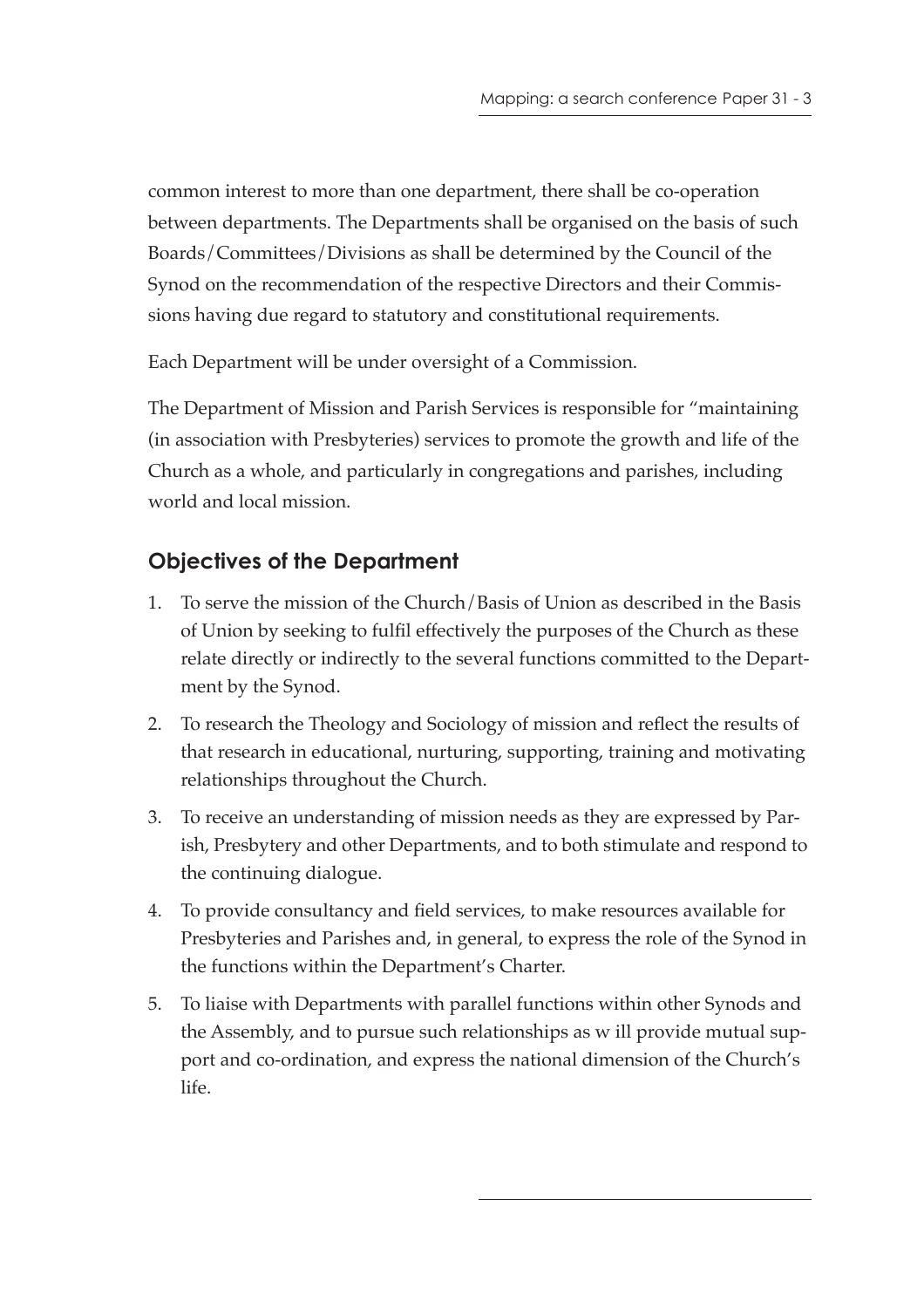- 6. To provide an atmosphere which supports the maintenance of staff fellowship, support and efficiency and in which visitors to the department and its staff are received.
- 7. To encourage staff to develop their professional expertise to serve in a way that is personally and professionally satisfying, and to find the worthwhileness of serving within the life and Mission of the Church.

At a meeting of the Synod Standing Committee in June 1984, John Mavor was designated as Director of the Department to commence duties on January 1st, 1985.

In the period prior to his assumption of duties , John Mavor saw that among his first objectives would be the task of:

- bringing together disparate divisions into a new Department
- developing a common purpose
- identifying priorities
- formulating an appropriate structure.

To assist in the achievement of those objectives Lloyd Vidler (Parish Minister, N.S.W. Synod and member of Canberra Search Conference Study Group) and Bob Dick, (Department of Psychology, University of Queensland and Centre of Applied Behavourial Science, Brisbane) were invited to lead two Conferences. The first conference was to establish goals and priorities into the future and the second was to move towards the establishment of an appropriate structure for the Department.

## **Processes used in achieving objectives of the conference**

It was readily agreed among Mavor, Vidler and Dick that the conference should be of a participatory nature. That decision suited Mavor's needs in respect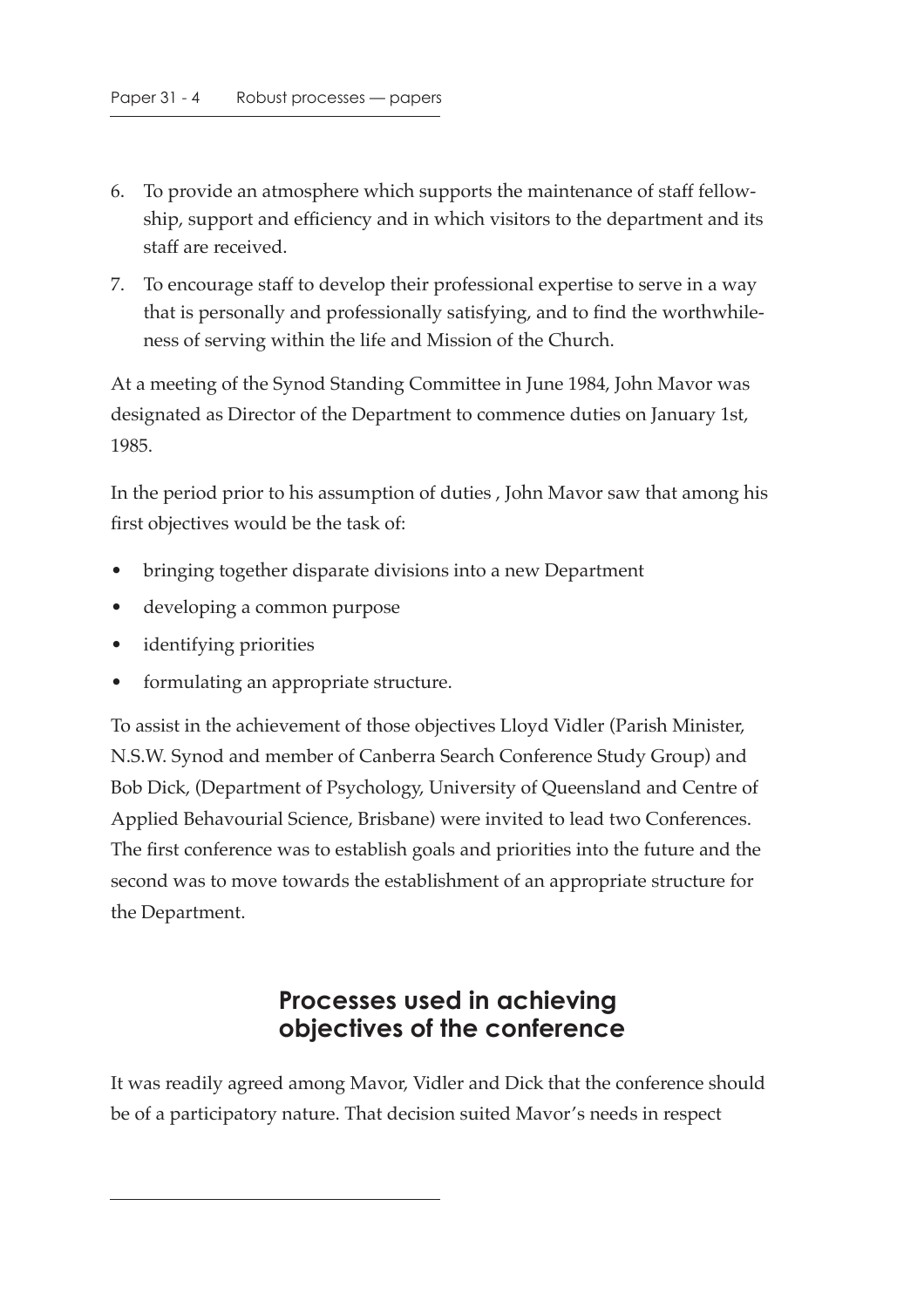to developing trust and common purpose and suited the styles of Vidler and Dick.

The membership of the conference was limited to 30 — 35 people who were representative of staff — from professional to clerical — and members of the Commission. Representation from the latter group also ensured that the experience and insight of Presbyteries and Parishes was available to the conference.

The interactions in the Conference would possibly have been enhanced by the presence of some representatives of other Departments of the Synod, young people involved in Mission and Parish Services and members of the general community whose work and interests bore some relationship to the responsibilities of Mission and Parish Services.

Perhaps we could say something like this. "In the normal course of events , we favour good representation from inside and outside the client organisation. We would usually make this choice even where it means that total numbers become a little unwieldy. On this occasion we had two reasons for choosing differently. Firstly, we assumed there would be more real contact for John Mavor with the smaller numbers. Secondly, and most important, we saw the month between the two conferences as an opportunity to achieve wide representation without having large numbers actually at the conference. This intervening month was a particular feature of the conference, and one we will comment on again below".

The value of that decision can be seen in, and may be evaluated by, the level of commitment to the vision developed in the conferences and the growth in teamwork and co-operation in the Department.

There was a high level of commitment to both Conferences evidenced in attendance and participation in the work of the Conferences.

The membership of both Conferences was the same with the exception of one or two people who for various reasons had to come and go.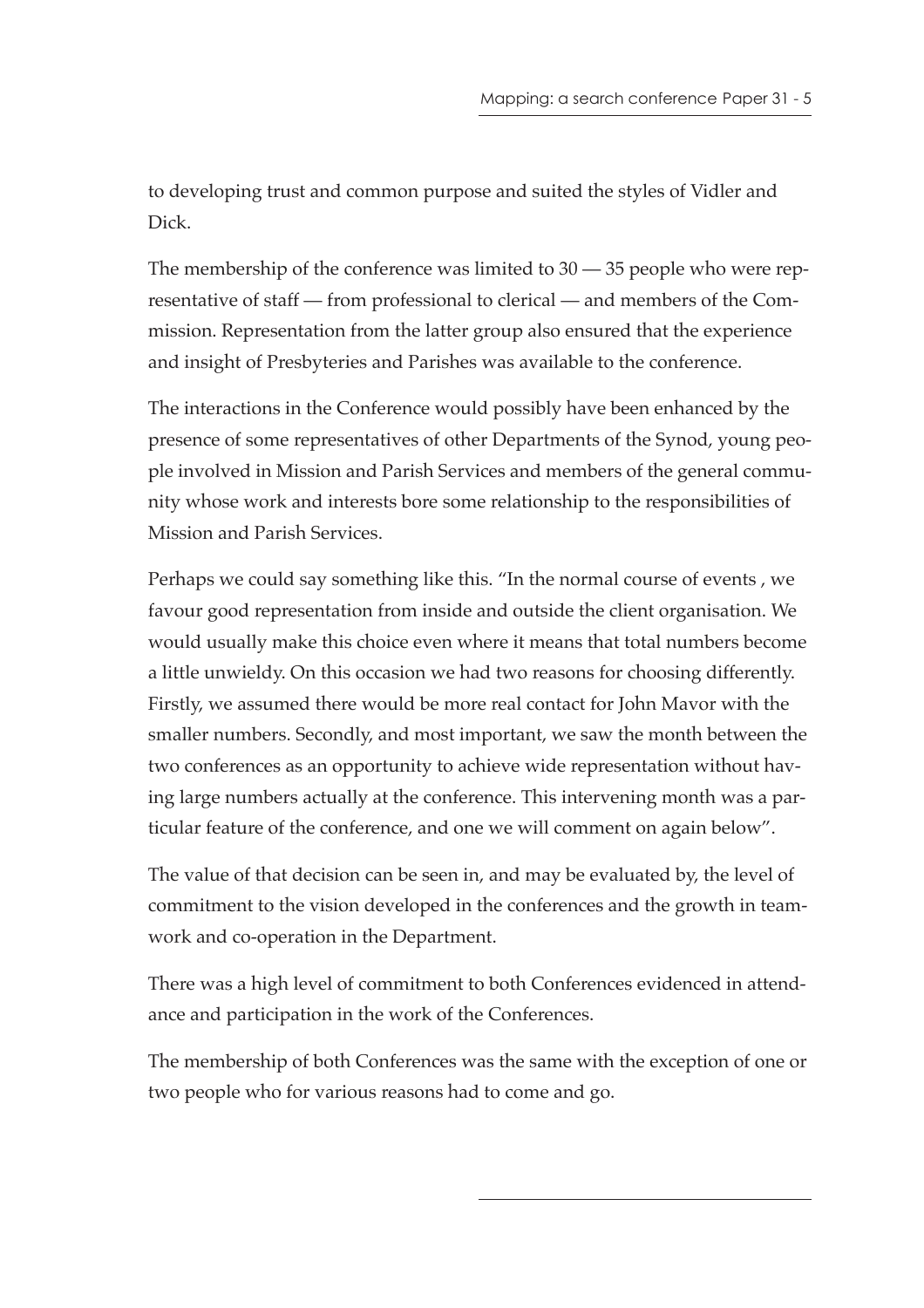Although both conferences were loosely spoken of as a Search Conference, it is helpful to recognise that the first Conference was conducted in the manner of a Search Conference ('Search' is a technique for participative planning), while the second Conference sought to help participants towards adequate interpersonal relationships and structure. Some methods used in the second conference included:

- Team Building using Jungian typology
- Goal Setting
- Force Field Analysis a problem analysis technique for group use
- Event Track a technique for developing detailed action plans

The two conferences must be seen as a whole — the second building on the first and the first not having a developed outcome without the second.

A period of some three weeks elapsed between the first and second Conference. It was used as a time in which participants shared the vision developed in the first Conference with fellow workers, members of congregations and Presbyteries. It was a useful innovation as it allowed for a testing of the vision developed in the first Conference. Participants often forget that what has been a very meaningful experience for them may not mean very much to anyone else. The reactions of non participants in the first Conference became data for the second Conference. Generally speaking the reaction and comments of non participants served to encourage those who had been participants.

There was a high acceptance of the work of the first Conference so that participants were confirmed in the work they had done and the direction they had taken as they commenced the second Conference.

To this point we have discussed the process of Conferences.

The material which follows is a discussion of the content of the two Conferences.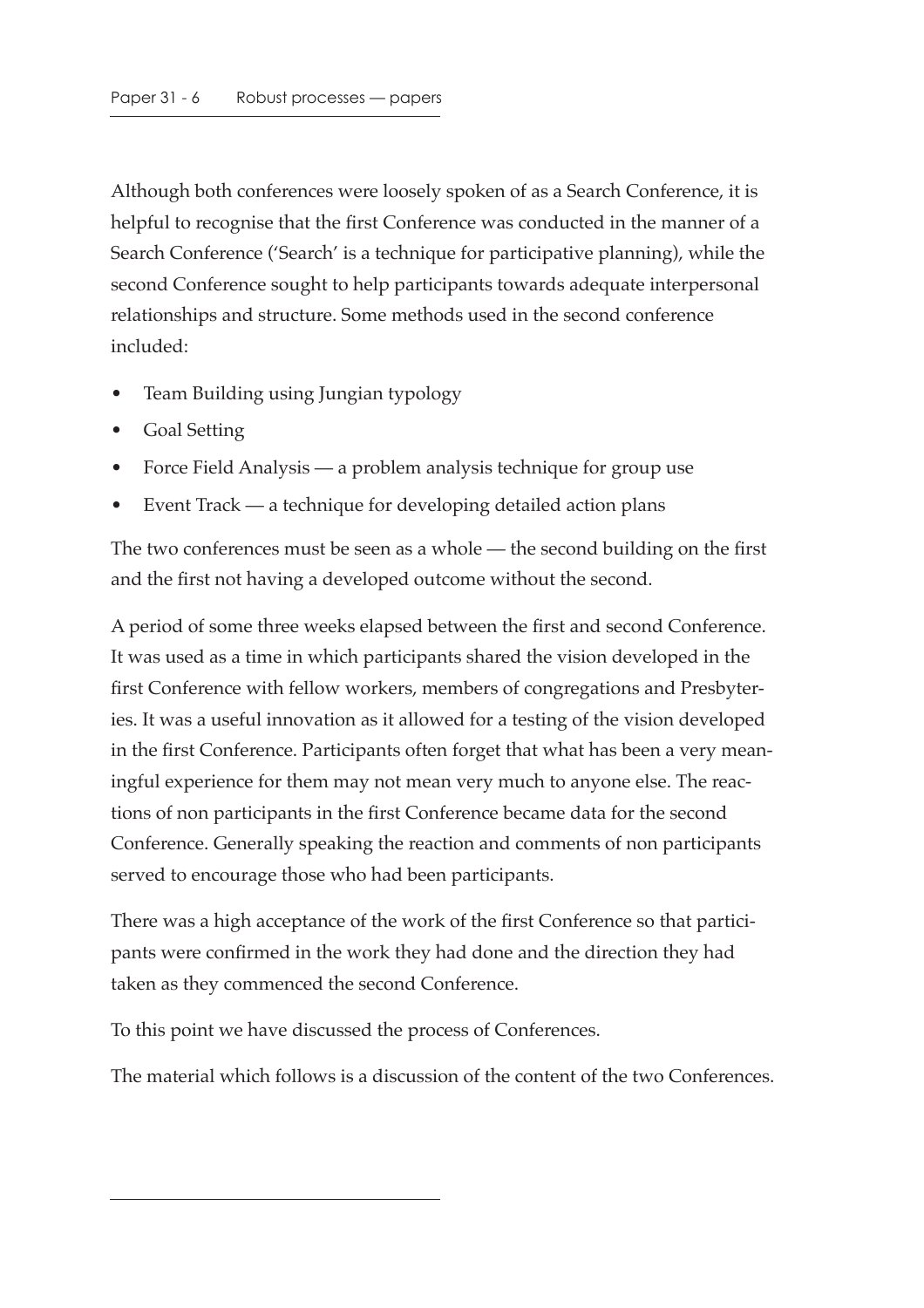# **The future**

There are many factors which will affect the life of the Church in the future. The Church, through its institutionalized from and by the work of individual members will have some affect on the future.

The future will be one increasing polarization between:

- rich and poor
- black and white
- employed and unemployed
- peace movement / arms race
- those with food, shelter and nurture / those without
- left and right

There will be an increase in technology which will lead to:

- high unemployment
- more early retirements
- increase in time for leisure
- invasion of privacy
- improved methods of communication
- access to information
- new ethical problems

There will be a growth in the sense of community evidenced in:

- increased acceptance of handicapped and other marginalised people
- development of environmental awareness
- a demand for local autonomy
- changes in family life will continue with a growing variety of family relationship patterns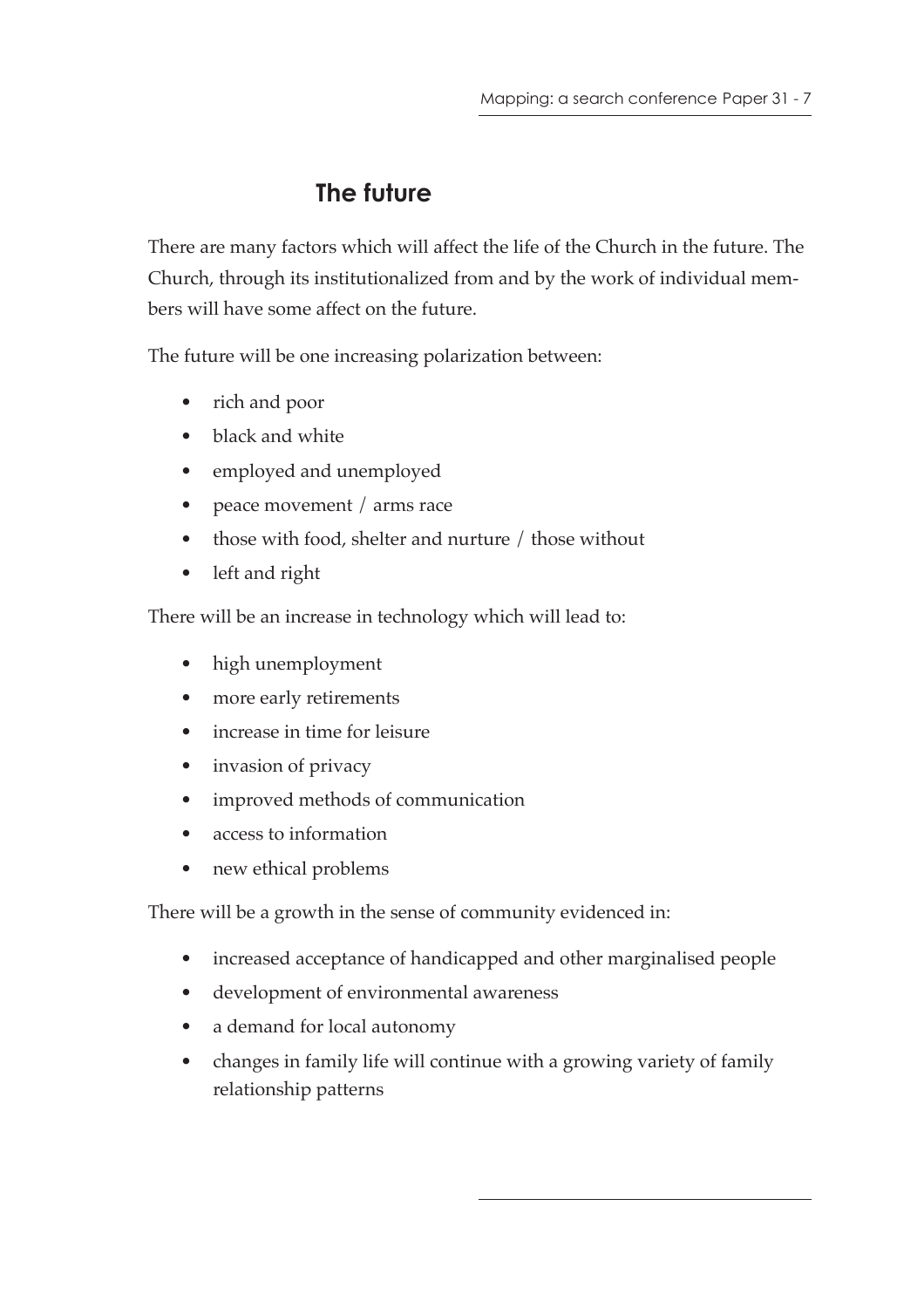There will be an increase in mobility and privatization.

Bureaucracies will increase and minority groups (aborigines , women, young people, ethnic groups) will take more power into their hands.

There will a growth in the multi-cultural nature of Australian society with an increase in Asianization.

The Church's numerical strength and moral leadership will decline. The 'traditional' church is likely to disappear but out of that demise a revitalized church will appear. Third-world countries will make a major contribution to a new Australian Church as will individuals' search for personal meaning and the pursuit of spirituality.

We will be surrounded by increasing unrest and violence with war as a real possibility.

There will be an increase in stress related diseases.

# **Responding for the future**

It will be desirable to enable people to:

- recognize change
- accept the reality of the changes which will occur
- provide people with skills to live in the 'new society'
- encourage partnership and co-operation
- encourage openness and trust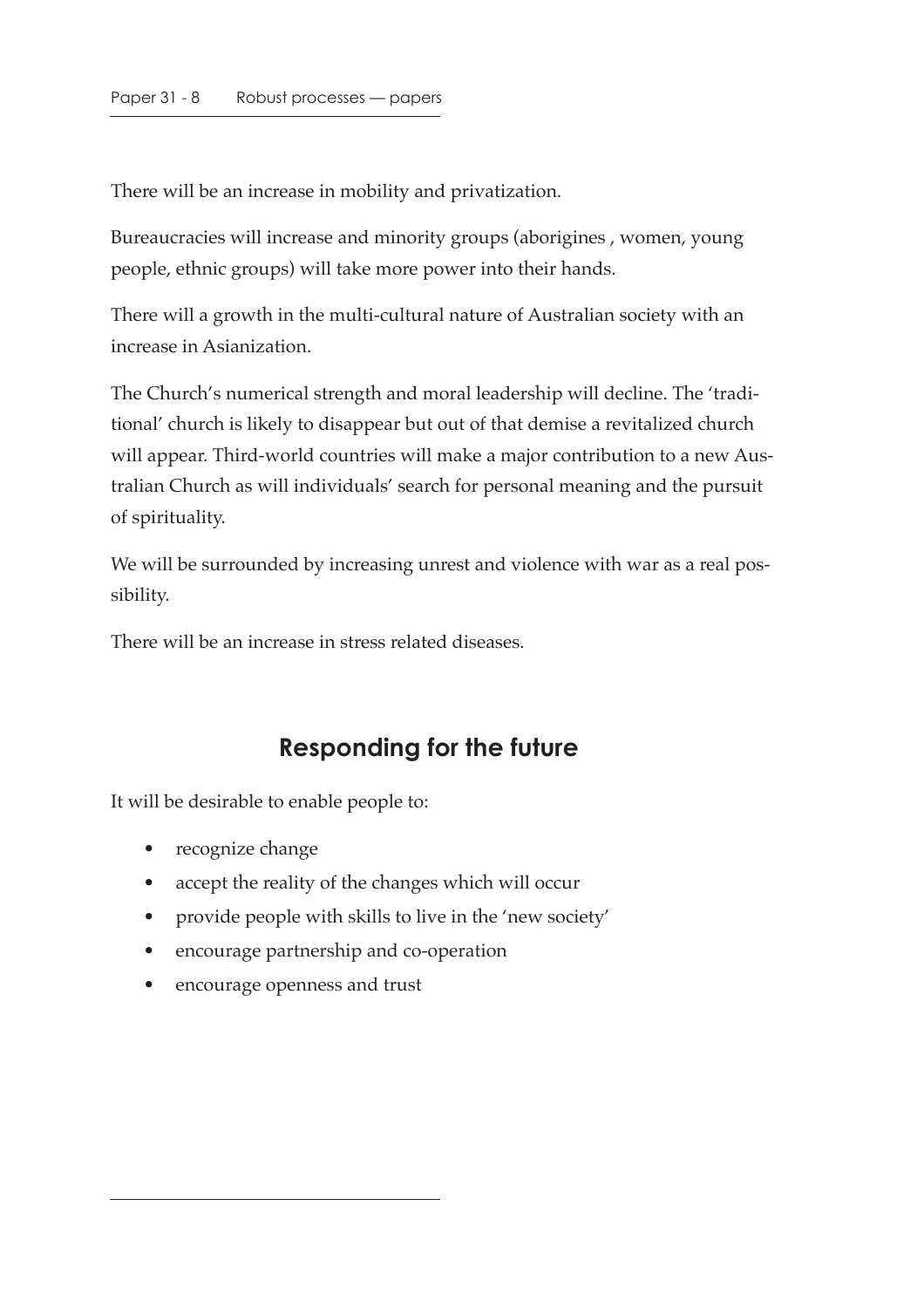# **The church and the future**

If the Church is to contribute helpfully in the future it will have to

- grasp the nettle
- plan its priorities and use its resources
- identify with the poor
- develop its worship, teaching and nurture
- plant new congregations

# **Priorities for the future for the Department of Mission and Parish Services**

The Department for Mission and Parish Services will best be able to contribute through:

- providing services to improve the quality of congregational life
- encouraging improvement in quality of individual life
- improving quality of staff life (improved inter-personal communication, personal development, spiritual growth and continuing education)
- developing an effective departmental structure

# **Theological framework**

As the motivation for a church group arises out of their understanding of God, man and society, it is important for such a group to come to terms with their theological understanding.

Within the Department of Mission and Parish Services there is a high motivation arising from strong devotional faith.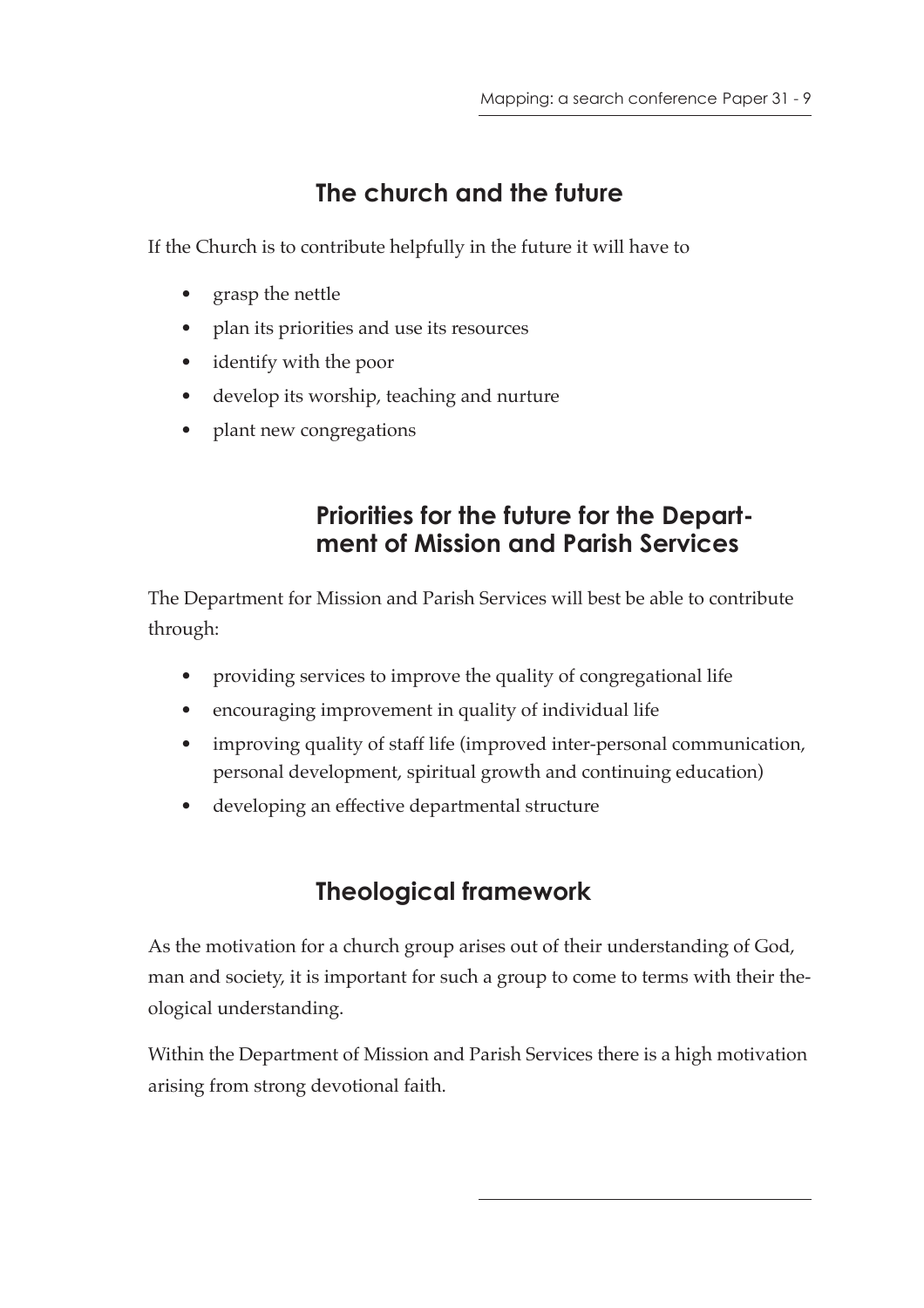There is a consciousness of obeying Christ's command as an external authority.

While there is some consciousness of Bibical themes in the Department, there are signs that faith is in mottoes of personal faith.

More thought may be given to the development of an adequate theological framework for the Department so that themes like:

- incarnation
- hope
- justice

which were germinal in the Conference become the setting in which the Department will do its work.

It will be appropriate therefore for the Department to encourage and for staff and commission members to participate in theological reflection so that out of the encounter of the faith of individuals, and the faith of the church with the society in which the church witnesses there shall come a growth in theological understanding and insight.

Adequate development of Mission and Parish Services will require a clear theological framework and a robust faith.

# **Developing an aim**

Some of the theological deficiencies which may have been evident in the Conference were redressed to some extent as participants worked during the second Conference on the development of an aim for the Department.

Primary data out of which the aim was developed was provided by the vision of what the Department would have accomplished had it achieved the goal it set itself for 1995.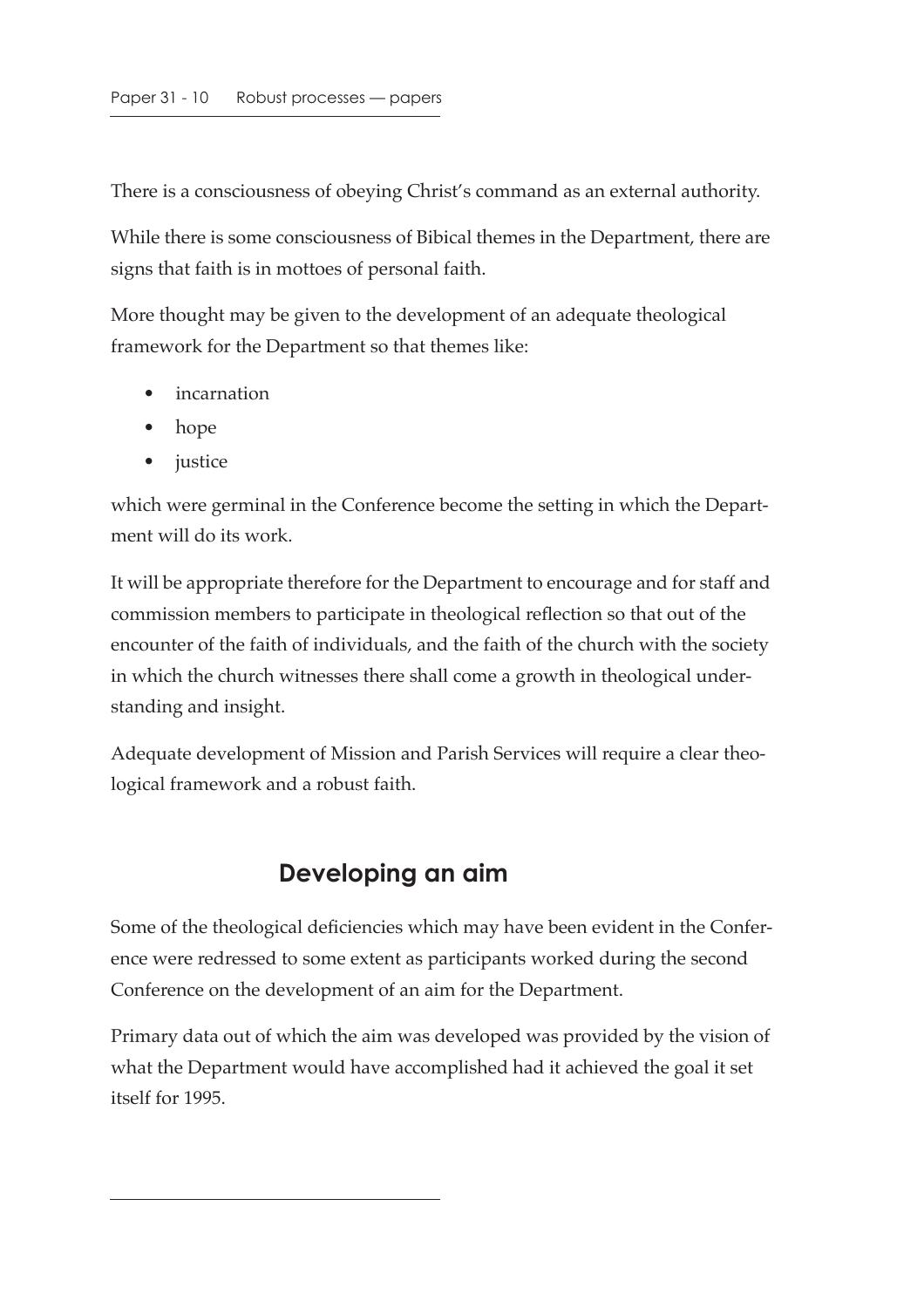The first Conference was set the task ...

"it is now 1995. During the past decade , the Department has been extremely effective in its work — beyond anyone's expectations. Now , in 1995, you are about to go out and catalogue the results of your Department's superb work. What do you expect to see in the Department, in the community, and in the church?

The first thirteen priorities were :

- 1. Effective structures, good decision-making, good relationships , minimal fuss;
- 2. Christians living out and sharing vital faith;
- 3. Vibrant, varied participation in worship ;
- 4. Staff growing , personal development, spiritual growth, continued education;
- 5. Quality congregation life caused by more efficient Synod Services;
- 6. Parishes integrated into life of local community;
- 7. Each congregation following mission plan and enjoying it;
- 8. Christians known for their love and compassion;
- 9. Committee support for poor and oppressed at all levels;
- 10. Committed trained leadership;
- 11. Lay Youth and education officers in most Parishes;
- 12. Efficient and effective self-nurture become care for community and world;
- 13. In-depth discipleship enabled.

It was recognized that the priorities may be expressed under four headings :

- 1. Quality of congregational life;
- 2. Quality of individual life;
- 3. Quality of staff life;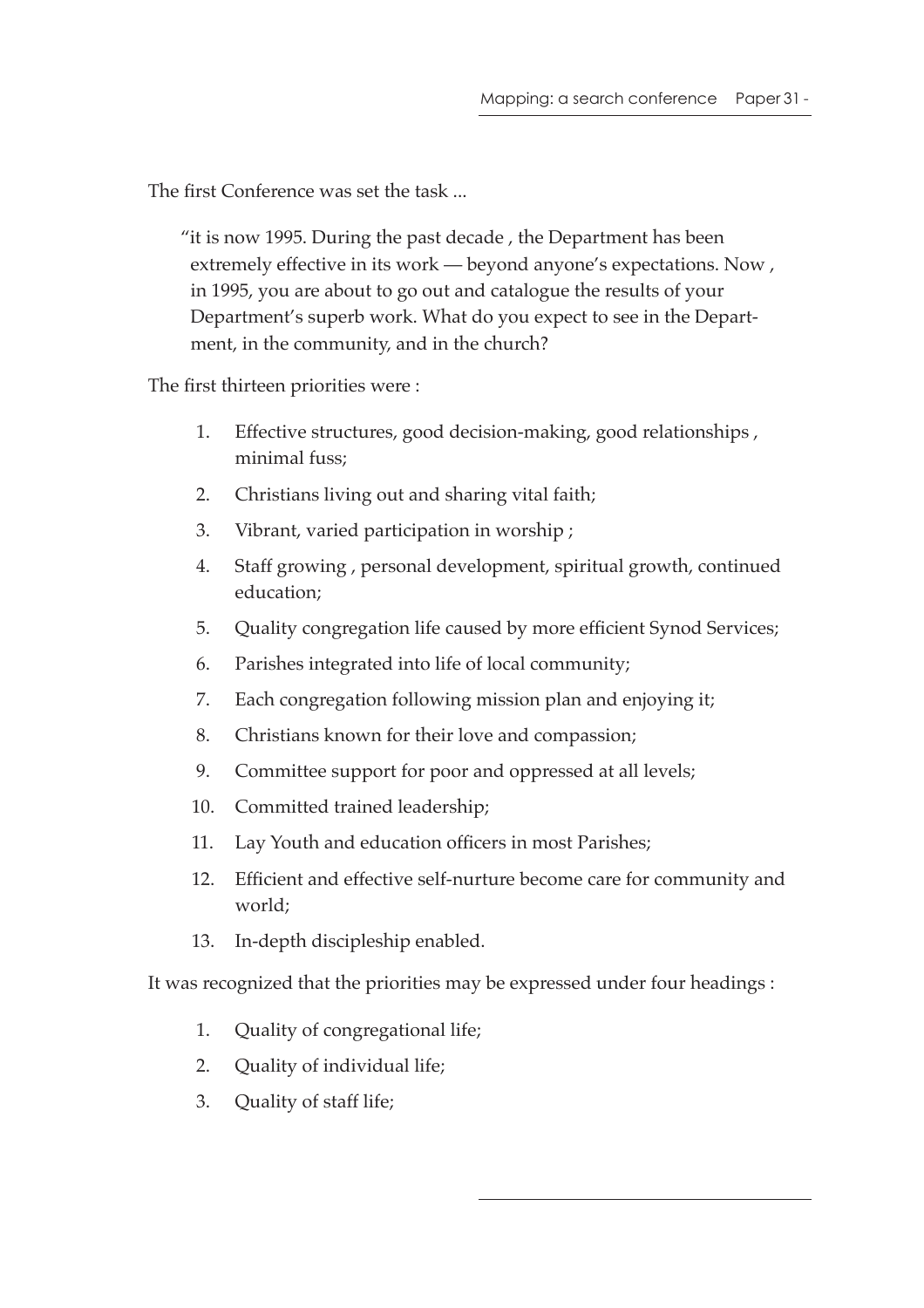#### 4. Structure of Department.

Working firstly as individuals, then in small groups and subsequently in a planning session, members of the conference developed an aim for the Department:

- "In response to Christ's message of grace, hope and love, the Department for Mission and Parish Services seeks to offer a "servant Leadership" within the life and Mission of the Uniting Church in Queensland.
- "To enable this to happen the Mission and Parish Services Department will work out of an appropriate structure which facilitates mission and is responsive to the needs of individuals, Parishes and societies.
- "It will seek to enable individual Christians and congregations to come to a strong personal and corporate understanding and experience of the Christian life and to a discipleship which shares a living faith and bears witness to God's Kingdom."

To have reached consensus on an aim was a major achievement in the task of working with meanings and interpretation. The process is also a major achievement in the development of cohesion within the Department.

The achievement of consensus was aided by the desire to express the aim of the Department in a form which was so general that it could embrace the divergent activities of the Department. But consensus is hard to maintain, "Even if achieved at one moment of time , the consensus will break as new experiences cause perceptions to change" (Checkland, 1981).

The aim provided the long term direction for the Department. The processes for accomplishing the aim will differ for different groups within the Department and at different times.

While, therefore, the aim is an important achievement, it should encourage growth and development rather then hinder it. To hold to the aim and to allow it to inform the Department's working will be important.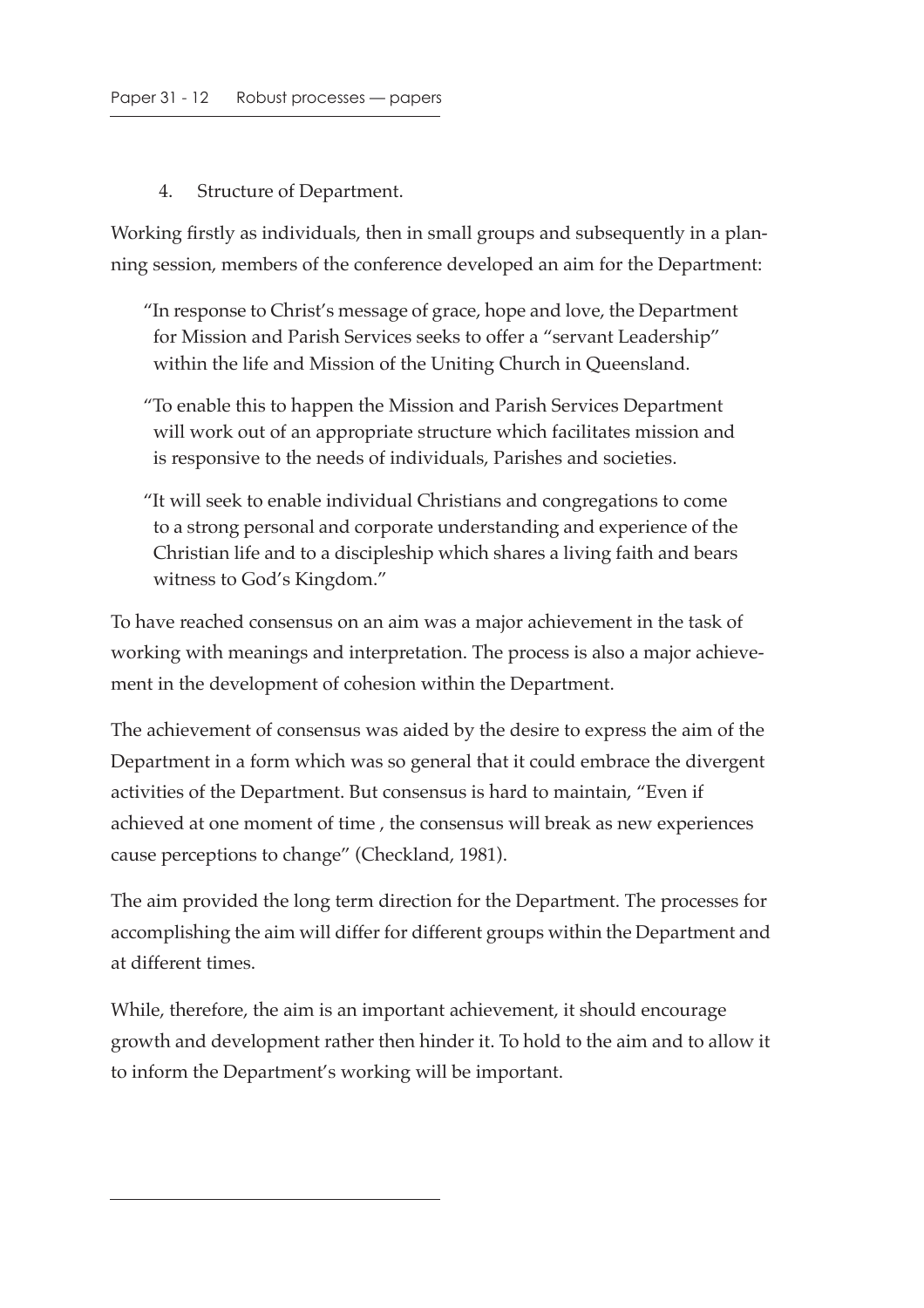# **Three year goals**

Having established a vision of the future, and gained some understanding of the way in which the church, and in particular the Department of Mission and Parish Services, may work to affect the future, members of the Conference set about establishing goals for the next 3 years.

Eighty seven suggested goals were offered. These were categorized into 26 groups. Of the 26 goals

- Some were for plenary discussion in response to working party recommendations
- Some were for plenary report so that action plans were known
- Some were for 'back-home' follow up.

Comment will be made on action plans and 'back-home' follow up before dealing with working party recommendations for plenary discussion.

# **Action plans for immediate implementation**

Action plans covering three areas of priority were presented. They covered the following areas:

- Provision of resources which will enable individual Christians and congregations to acknowledge the new life they enjoy in God's kingdom and to equip them to impart this to others.
- Enabling members to be open to all people for the sake of the gospel.
- Improvement of Parish clergy and Department of Mission and Parish Services staff relations. Detail of the reports is contained in the Report of the Second Conference pages 12-21.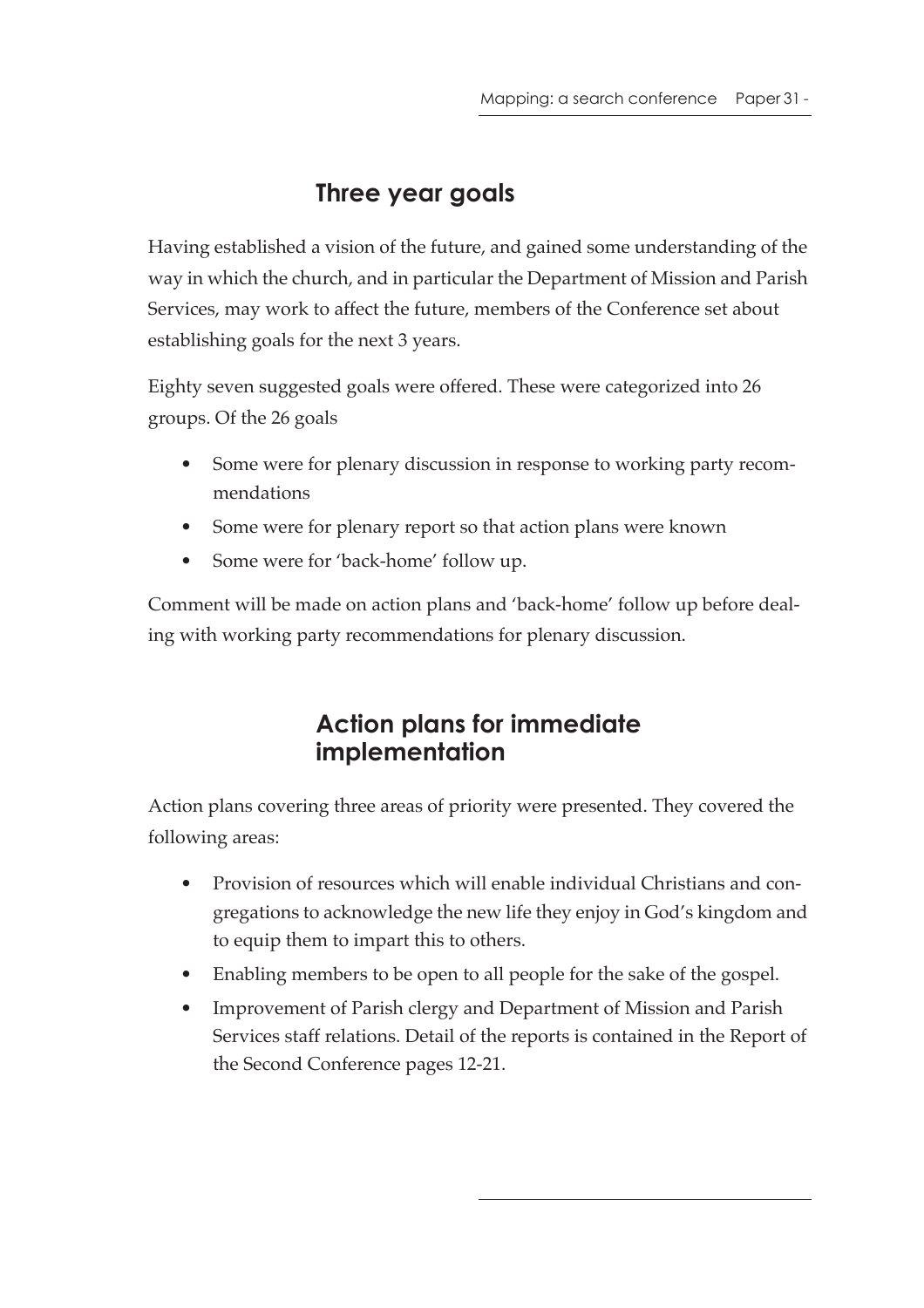With the development and implementation of these action plans, there is clear evidence that the Conference has its outcome in action rather than words. This is a satisfying achievement for the participants who can see the fulfillment of some of their work in these plans •

### **'Back home' follow up**

A number of tasks were left to be followed up following the Conference. It remains to be seen to what extent this will be done and to what extent staff will be able to Let go their own goals and priorities in order to give expression to the vision, goals and priorities of the two Conferences.

## **Structure of Department of Mission and Parish Services**

Two matters were given to working parties who were to bring recommendations for plenary discussion. These both related to the structure of the department and are taken up in this section of the report. Three other matters which impinge on structure will be mentioned first.

#### **Preferences and style of the Director**

An organisation will reflect the preferences and style of its leadership. With this in mind, it was important that members of the Conference had an opportunity to 'meet' John Mavor. The meeting took the form of an interview with John Mavor which sought to reveal his preferences and style and to discover "What others can do to make his job effective and satisfying" and "How he works to make others' work effective and satisfying".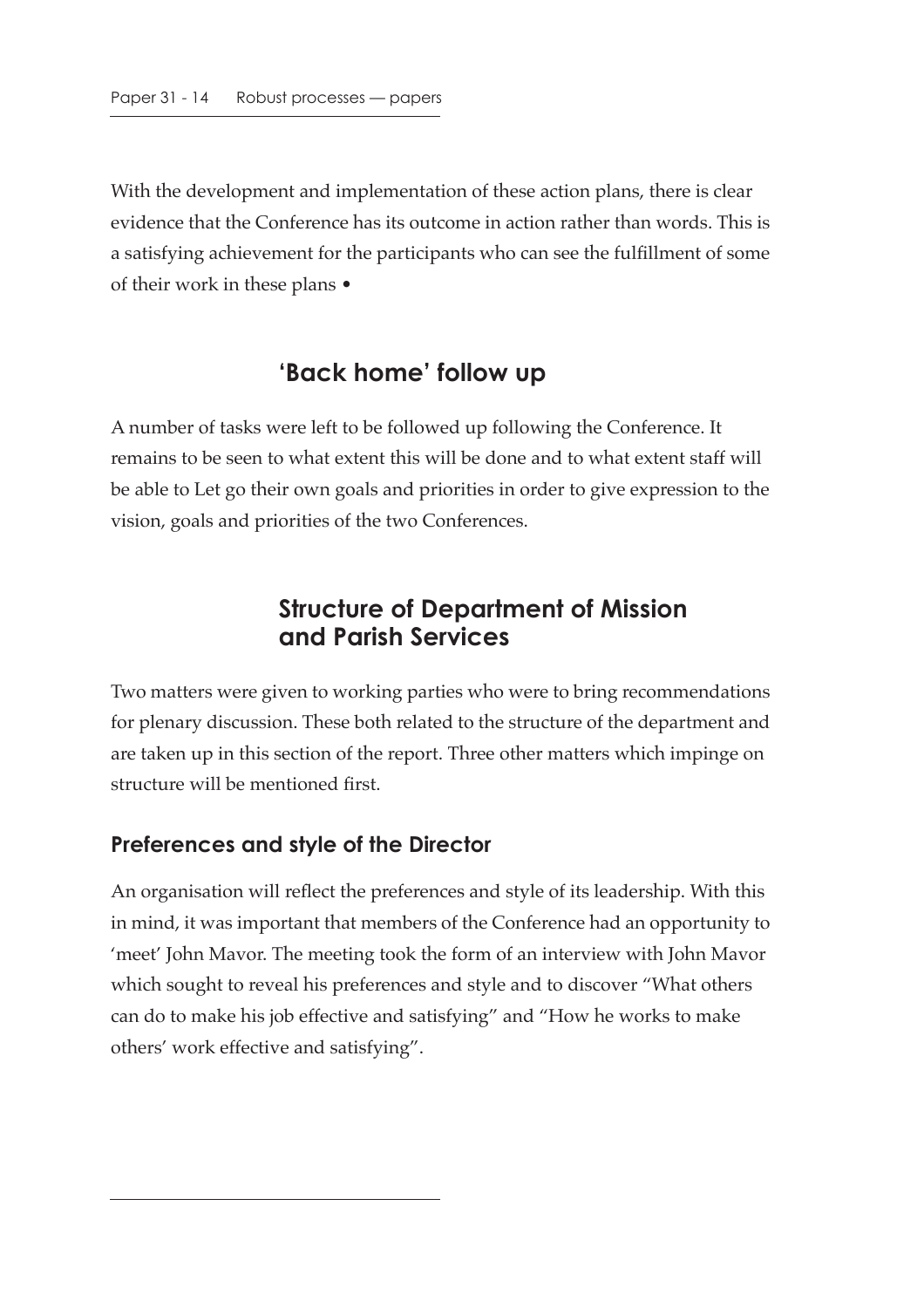### **Distinctiveness of staff and commission members**

A participatory planning process seeks to make use of the gifts and experience of the members of the working team. The use of Jungian typology to discover the gifts of the participants, was a helpful experience in discovering why we are different when we compare ourselves with others and that it is OK to be different.

Participants in the Conferences also came to appreciate that a coming together of different personality types to work on a task enriches the experience and is likely to provide a better end-product. It was our intention to draw to the notice of those present that a mix of personality types enhances the process of structural planning and problem solving.

### **Environment for planning**

The Department as presently constructed has within it a strong tradition begun in separate denominations and continued in separate Departments and Divisions since Union. The differences need to be recognized so that they will not become an impediment into the future. Some of the experiences, the memory of some of the personalities and the particular ethos evident in former structures appear to be overpowering and inhibiting to a degree.

The environment for planning will include the part of all those parts coming into the Department, the insights gained in the journey towards the formation of the Department together with the vision of the future developed by participants at the Conferences.

# **Team building**

The Conferences were themselves important experiences in team building. The continuation of team building was seen to be an important component towards the development of a satisfactory structure.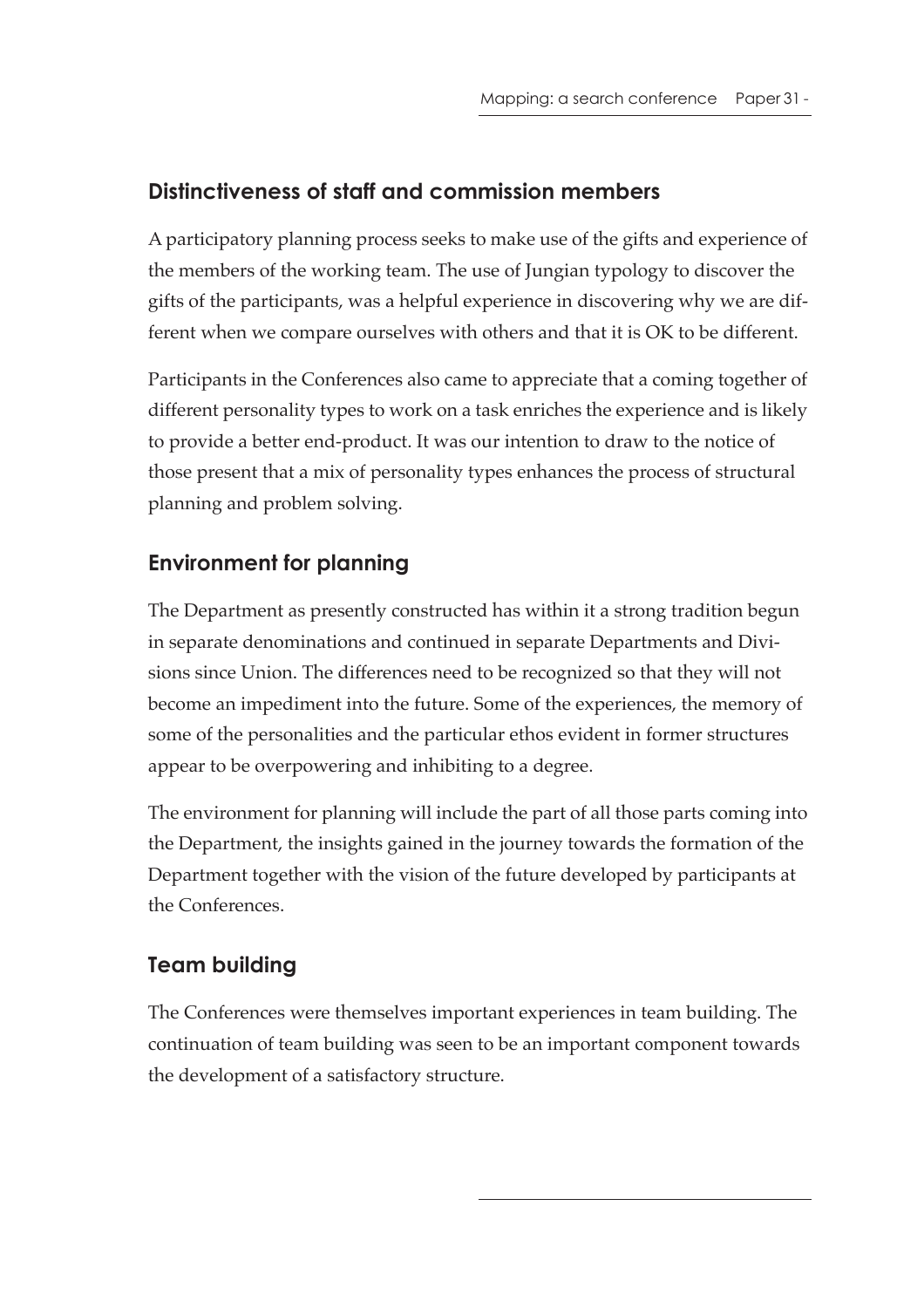The working group on team building presented the following report to the Conference.

- 1. We affirm the importance of
	- Acceptance
	- Trust
	- Patience
	- Openness
	- Support
	- Respect
	- **Listening**
	- Sharing our vision as we work towards fulfilling our aim
- 2. Assuming that we will be operating as one Department we recommend that the structure :
	- enable good staff relationships to be fostered;
	- allow for the sharing of money and resources (the strong help the weak);
	- plan for a fair distribution of work;
	- include clear lines of authority / relationship;
	- make possible support group / committee if necessary or desired;
	- reflect the attitude that in a 11 we do and say, we are one team that "*we are working together*"
- 3. To enable the above we recommend:—
	- 1. Field staff gathering (3 day)MAY
	- 2. (2 day incl. 1 day retreat) visions revisitedAUGUST
	- 3. Family, Fun (optional) gathering (1 day)NOVEMBER
	- 4. Department Staff Seminar (1 week) (incl. 1 day retreat)FEBRUARY
	- 5. Adopt a prayer diary principle
	- 6. Adopt a staff link principle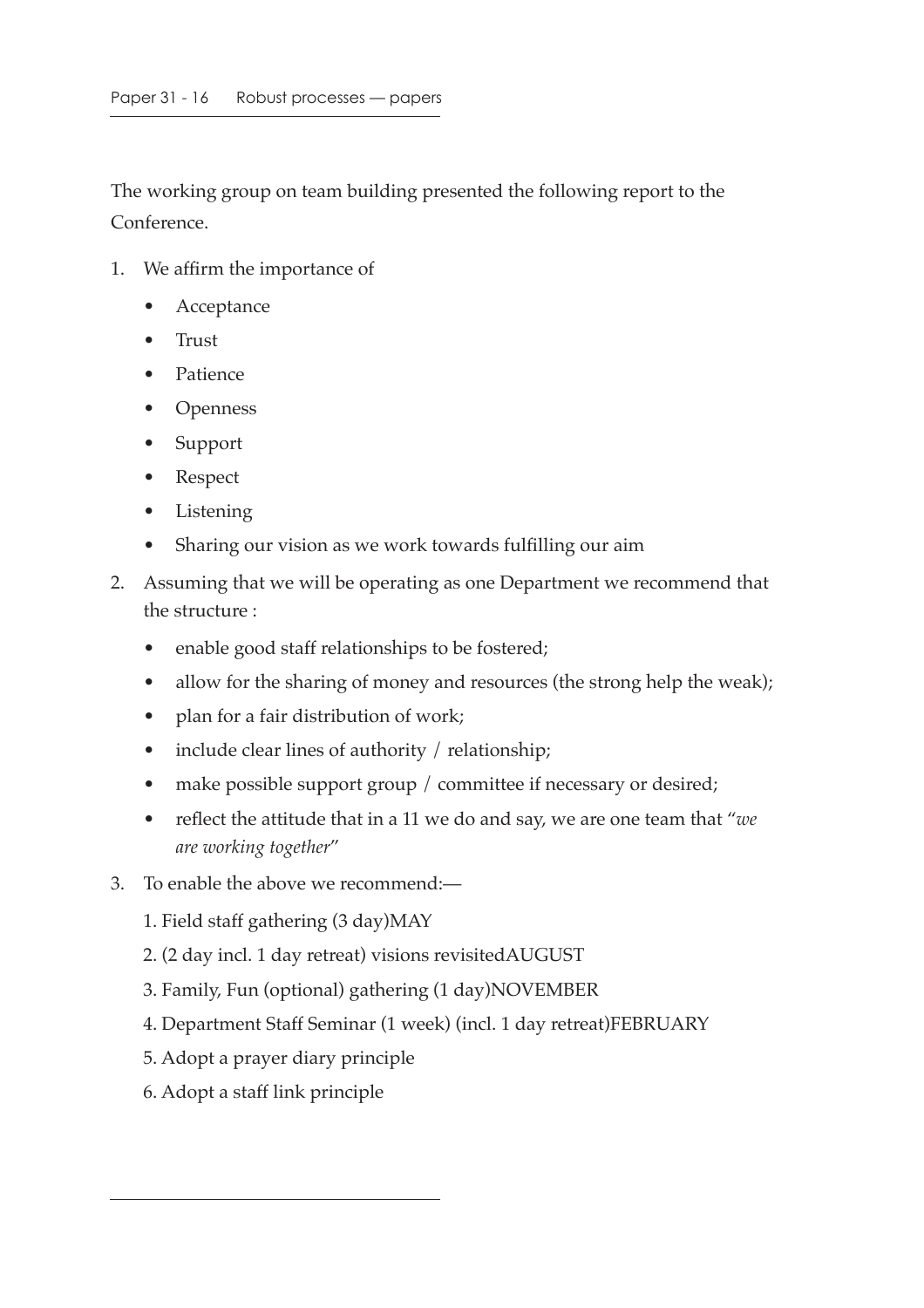7. That staff be encouraged and freed to attend training workshops outside of work place (similar principles to Ministers of the Word) (Skills and personal development)

8. That staff training include skill development in relation to conflict resolution

9. That staff skills be shared between staff members and other Departments.

- 4. We recommend that the use of inclusive language be encouraged within the structure and preparation of resources.
- 5. That we invite the structural group to consider various approaches to decision-making which will contribute towards team-building.

## **Proposed structural models**

Participants at the Conference had a high expectation of a new structure emerging from the two Conferences. Some of the components which are desired to be in that structure are evident. To hope that the Conference would have done much more than commence the journey cowards an adequate structure, may have been asking more of the Conferences than they were able to deliver.

The Working Group seeking to develop one departmental structure presented two models to the Conference.

The first (model A) (Appendix 1) is a suggested structure to work towards in the next ten years. Revision in the light of subsequent experience and conditions will probably be desirable. The second (model B) (Appendix 2) is presented for immediate implementation after further discussion and refinement.

There is an evident desire to be a Department which will provide :

- leadership at a state level which will benefit Parish Life and development.
- a desire to work together to achieve that end.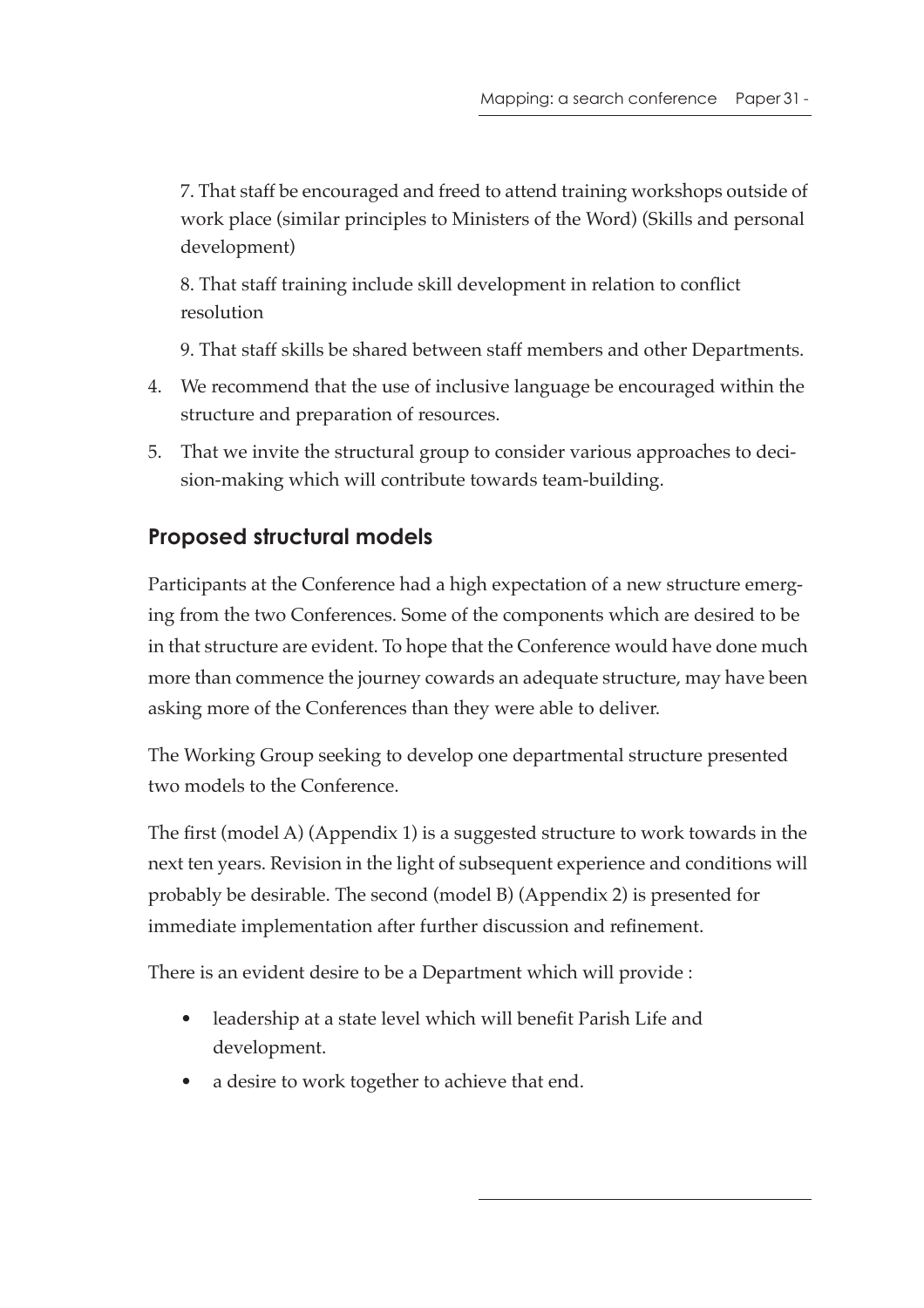- a capacity to maintain a purposeful direction.
- a flexibility to respond to specific short-term needs.

The Department needs to relate its vision to its budget planning so as to give assurance as far as possible that a steady forward movement is maintained.

In the past the Department's work has been frustrated by budgetary cuts. These have led to lowering of morale and some unhealthy contesting.

There is some overlapping of services from Division to Division which suggests that areas of responsibility may need some clarification.

# **Matters for further consideration**

The Conference took their business to adequate conclusions and set tasks to be continued into the future. The long term effectiveness of the work done in the two Conferences will depend on the amount of energy which will be put into carrying the decisions of the Conferences into the future. It is easier to lapse into the known way than it is to forge a new path.

There are several matters which will need to be attended to with considerable vigour. To some extent they arise out of the wide variety of responsibilities given to the Department and the need to develop a pattern of working which will encourage the development of initiative and responsibility in congregations, Parishes and Presbyteries and at the same time allow the Department to provide stimulus so that the Synod will have Parishes which are equipped in the task of mission.

#### **Senior management**

The role of the Director should be clearly defined so that he has adequate time to devote to the Staff of the Department and maintaining links with appropriate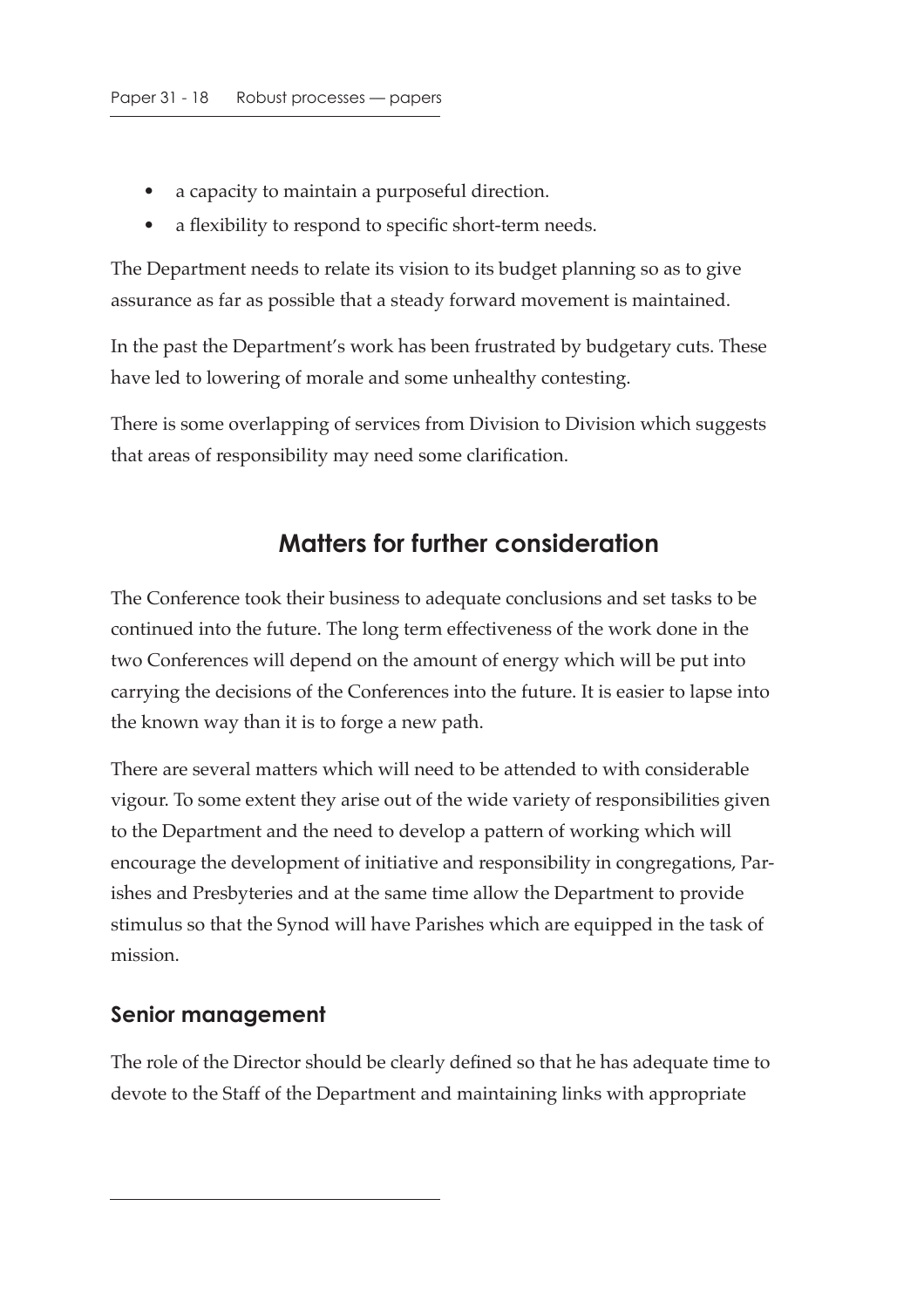bodies in the state, ecumenically and nationally. The Director needs to keep an overview and provide guidance and counsel for the staff in their tasks. The danger is that the Director will become so involved in the day to day affairs of the Department that he will not have quality time to give to the motivation and consolidation of the work of his staff.

### **Middle management**

The ability of the Director to fulfil the functions appropriate to his role will require the development of a suitable middle management structure. This task may be turned aside as being too hard as it has not been the habit of Synods to provide middle management for its Departments. There are better ways of management than the ones being currently followed and a way through can be found even though a new way will disrupt the familiar patterns.

### **Communication**

The need for better communication was raised a number of times in the Conferences. It never became a major issue. Some matters of communication will be resolved as a result of better interpersonal understanding but it will not obviate the need for an adequate communication process.

There are several questions which might be addressed on the way to developing a communications system:

- 1. What has to be known.
- 2. By whom has it to be known.
- 3. By when has it to be known.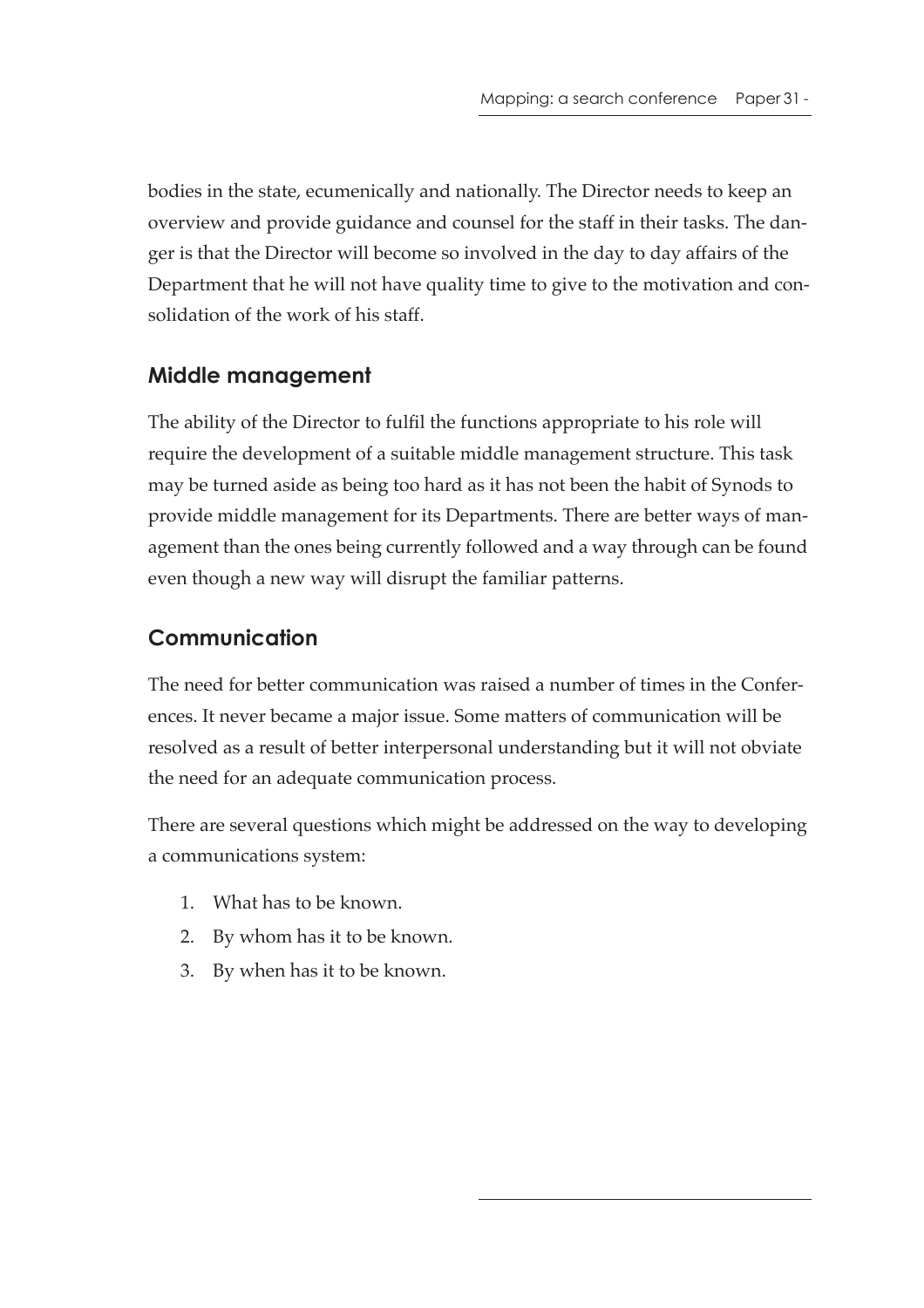### **Contact with parishes and presbyteries**

There was evidently a significant gain for the second conference in the manner in which participants shared the vision of the first conference and related their experience as participants.

The Department will continue to build the confidence of the constituency in the central structure of the church as it shares its vision and work and allows people to share in planning for the future. To continue to gather the reactions of ordinary people as a task to continue.

### **Identification of systems**

The complexity of the work of the Department and the range of interrelationships it has to develop suggests that another task which the divisions may work at is the identification of the systems in which each is involved. *Systems thinking, systems practice* (Checkland, 1981) seems to provide an ideal way of looking at some of the problems which are present as a result of the complexity and variety of the work of the Department.

### **Definition of limitations**

There is a tendency for Synods to refer to Departments a wide variety of tasks not all of which are relevant to the Department's work. The Department may be well advised to define the limitations of its task so that it does not become the repository for the consideration and implementation of every bright idea and new suggestion. The Department will never be able to fulfil its function if it becomes preoccupied with tasks which are not its own or which divert it from its main course.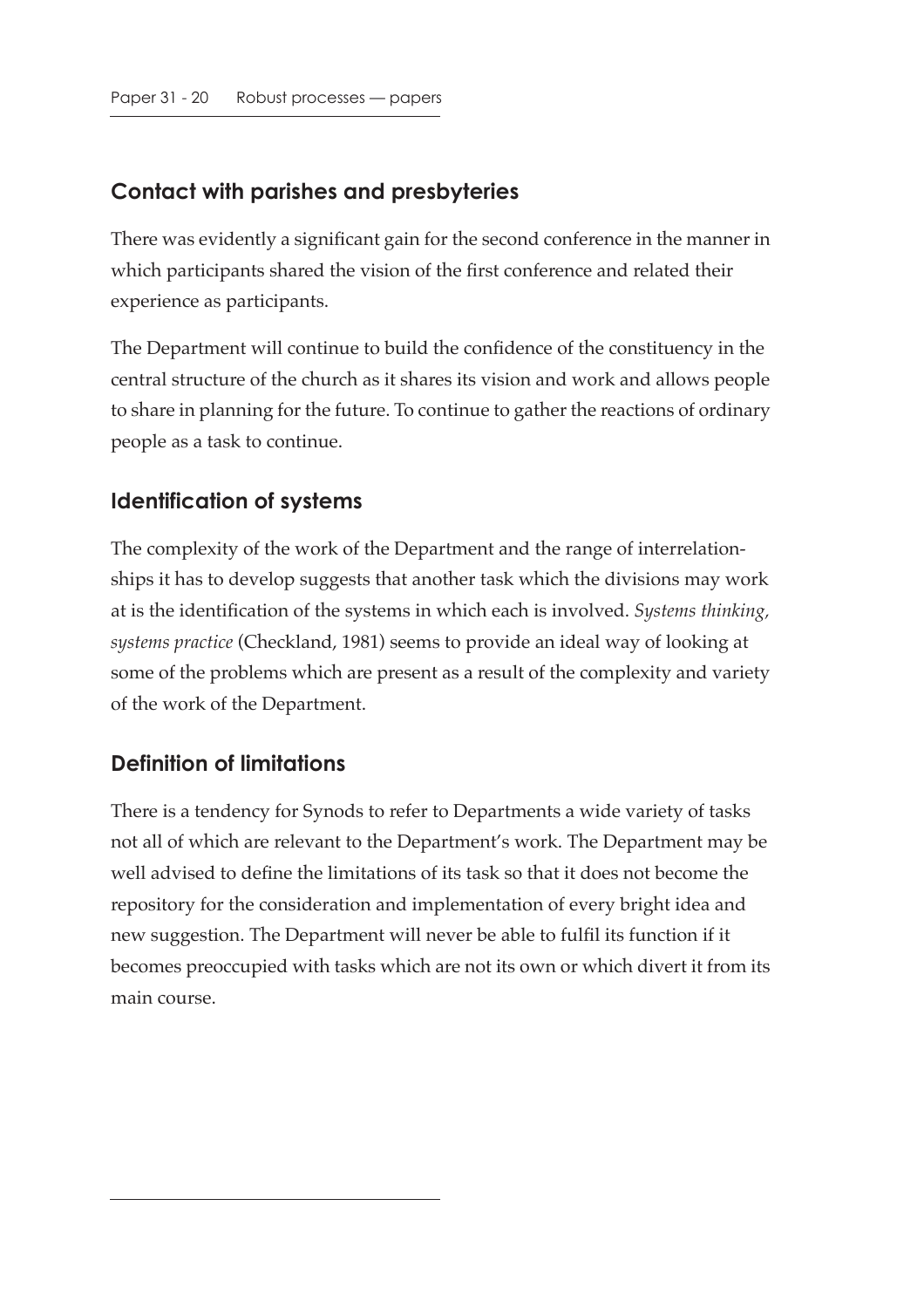

#### Appendix 1